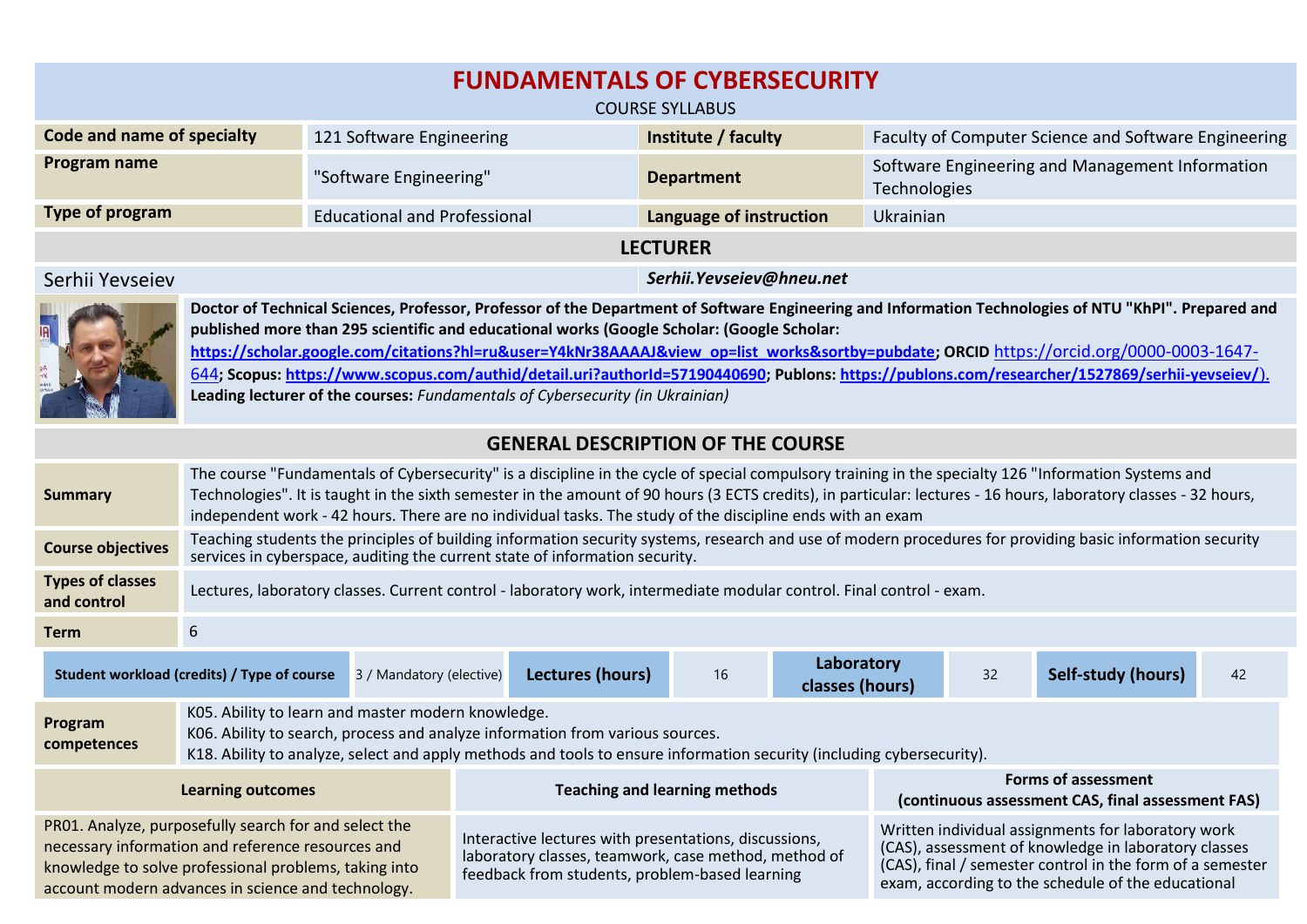PR07. Know and apply in practice the fundamental concepts, paradigms and basic principles of operation of language, tools and computing software engineering. PR18. Know and be able to apply information technology processing, storage and transmission of data. PR21. Know, analyze, select, skillfully apply the means of information security (including cybersecurity) and data integrity in accordance with the applied applications and software systems.

process (FAS)

## **Range s of points corres pondi ng to grades Total score (points) for all types of learning activities ЕСТS grading s** grading<br>scale **The national grading scale Allocation of grade points 100% final assessment** in the form of exam (36%) and current assessment (64%). **36% exam 64% current rating:** Module №1 (12%) Module №2 (12%) Laboratory work (40%) Laboratory work Nº 1 (5%) Laboratory work № 2 (5%) Laboratory work № 3 (5%) Laboratory work № 4 (5%) Laboratory work № 5 (5%) Laboratory work № 6 (5%) Laboratory work № 7 (5%) Laboratory work № 8 (5%) 90-100 А excellent 82-89 В good 74-81 С 64-73 D satisfactory 60-63 Е 35-59 FХ Unsatisfactory (with the exam retake option) 0-34 **F** F Unsatisfactory (with mandatory repetition of the course)

**ASSESSMENT AND GRADING**

**Course policy** Students must attend all classes according to the study schedule and adhere to the norms of academic ethics. To study the course, students need to have their personal computer and (or) use computers of the computer center at the department. Students must work with compulsory and recommended reading, including Internet resources. Students must complete and submit all laboratory works during the semester in which the course is taught, before the examination session. The final assessment is not carried out without the personal presence of students.

## **COURSE STRUCTURE AND CONTENT**

| <b>Topic 1</b> | The concept of<br>cybersecurity of the state<br>and components of<br>national interests of<br>Ukraine in cybersecurity | Laboratory<br>work 1 | Deploy an operating system to<br>audit the information security of<br>computer networks and<br>information systems |    | The main stages of internal audit on information security                                                                                      |
|----------------|------------------------------------------------------------------------------------------------------------------------|----------------------|--------------------------------------------------------------------------------------------------------------------|----|------------------------------------------------------------------------------------------------------------------------------------------------|
| <b>Topic 2</b> | Cybersecurity risk analysis.<br>Classification of cyber<br>threats. Practical models of<br>delimitation of access      | Laboratory<br>work 2 | Tools for covertly collecting<br>technical information from an<br>information system or computer<br>network        | မိ | Acquaintance with the main channels of information leakage.<br>Basic principles of forming classifiers of computer incidents,<br>cyber threats |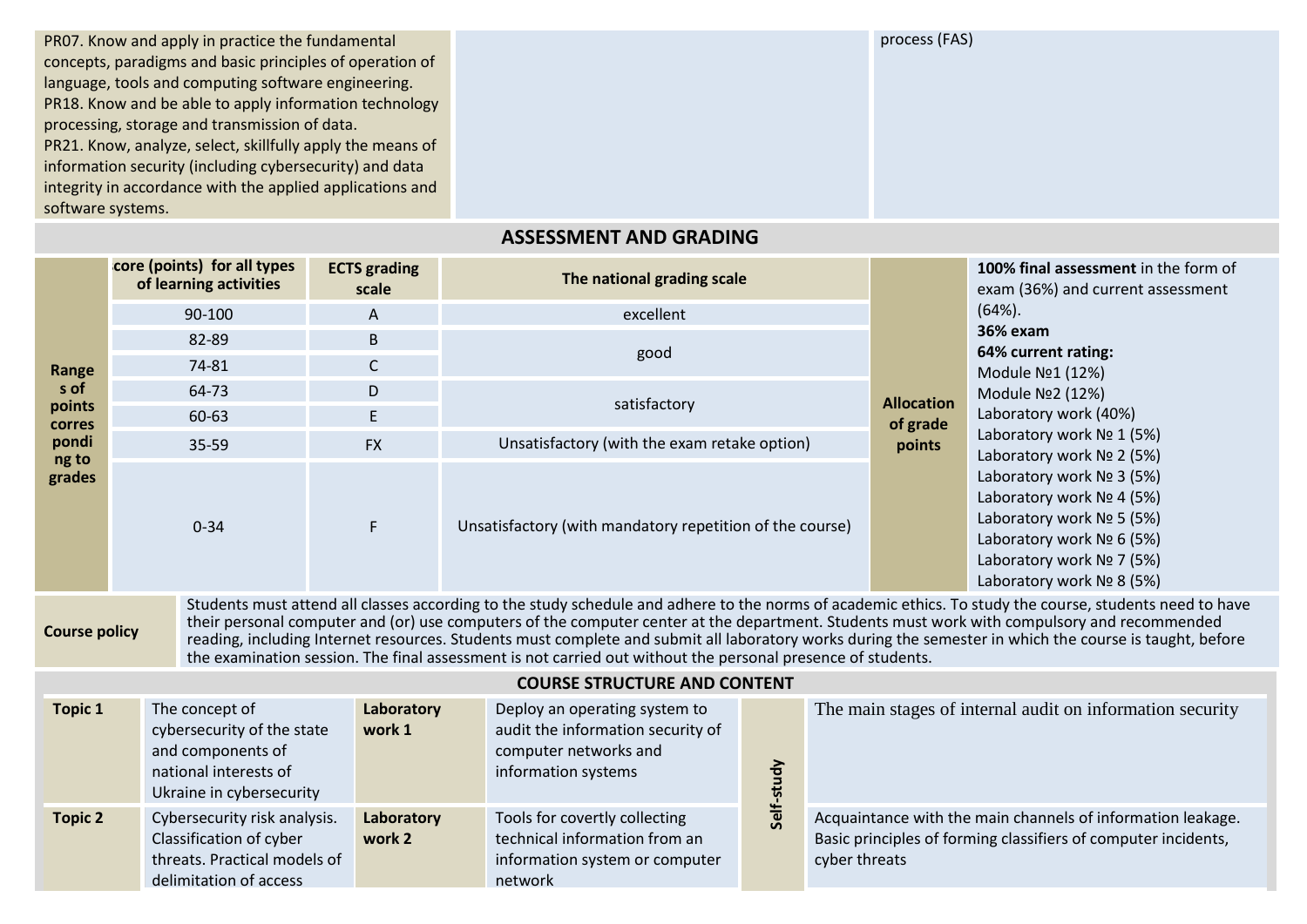|                | rights                                                                  |                      |                                                                                                                                                                                                                       |                                                                                    |
|----------------|-------------------------------------------------------------------------|----------------------|-----------------------------------------------------------------------------------------------------------------------------------------------------------------------------------------------------------------------|------------------------------------------------------------------------------------|
| <b>Topic 3</b> | Mechanisms for ensuring<br>the confidentiality and<br>integrity of data | Laboratory<br>work 3 | Research of modern block<br>symmetric ciphers and<br>encryption modes.                                                                                                                                                | Basic mechanisms for ensuring integrity in information systems                     |
| <b>Topic 4</b> | Authentication<br>mechanisms                                            | Laboratory<br>work 4 | Research of electronic digital<br>signature. El Gamal CPU, DSTU<br>4145, ECDSA. Investigation of<br>system or network vulnerabilities<br>using a specialized vulnerability<br>scanner - Nessus                        | Basic special hash functions. Digital signature standards, their<br>classification |
| <b>Topic 5</b> | The main directions of<br>development of modern<br>cryptography         | Laboratory<br>work 5 | Steganography methods of<br>information protection                                                                                                                                                                    | Methods of steganography in the spatial and frequency domain                       |
| <b>Topic 6</b> | Mechanisms and protocols<br>of key management in PKI                    | Laboratory<br>work 6 | Statistical studies of random and<br>pseudorandom sequence<br>generators according to the NIST<br>method                                                                                                              | Basic PKI protocols based on symmetric and asymmetric<br>cryptography              |
| <b>Topic 7</b> | Risk analysis technologies                                              | Laboratory<br>work 7 | Identify vulnerabilities in web<br>resources and web applications.<br>Vulnerability scanner - Vega                                                                                                                    | Methods of risk analysis                                                           |
| <b>Topic 8</b> | Risk analysis in non-<br>information security<br>management             | Laboratory<br>work 8 | Collection of technical and<br>sensory information with the<br>help of class software - sniffers. A<br>tool to study the vulnerabilities of<br>wireless Wi-Fi networks -<br>Aircrack-ng<br><b>RECOMMENDED READING</b> | Methods of risk analysis                                                           |